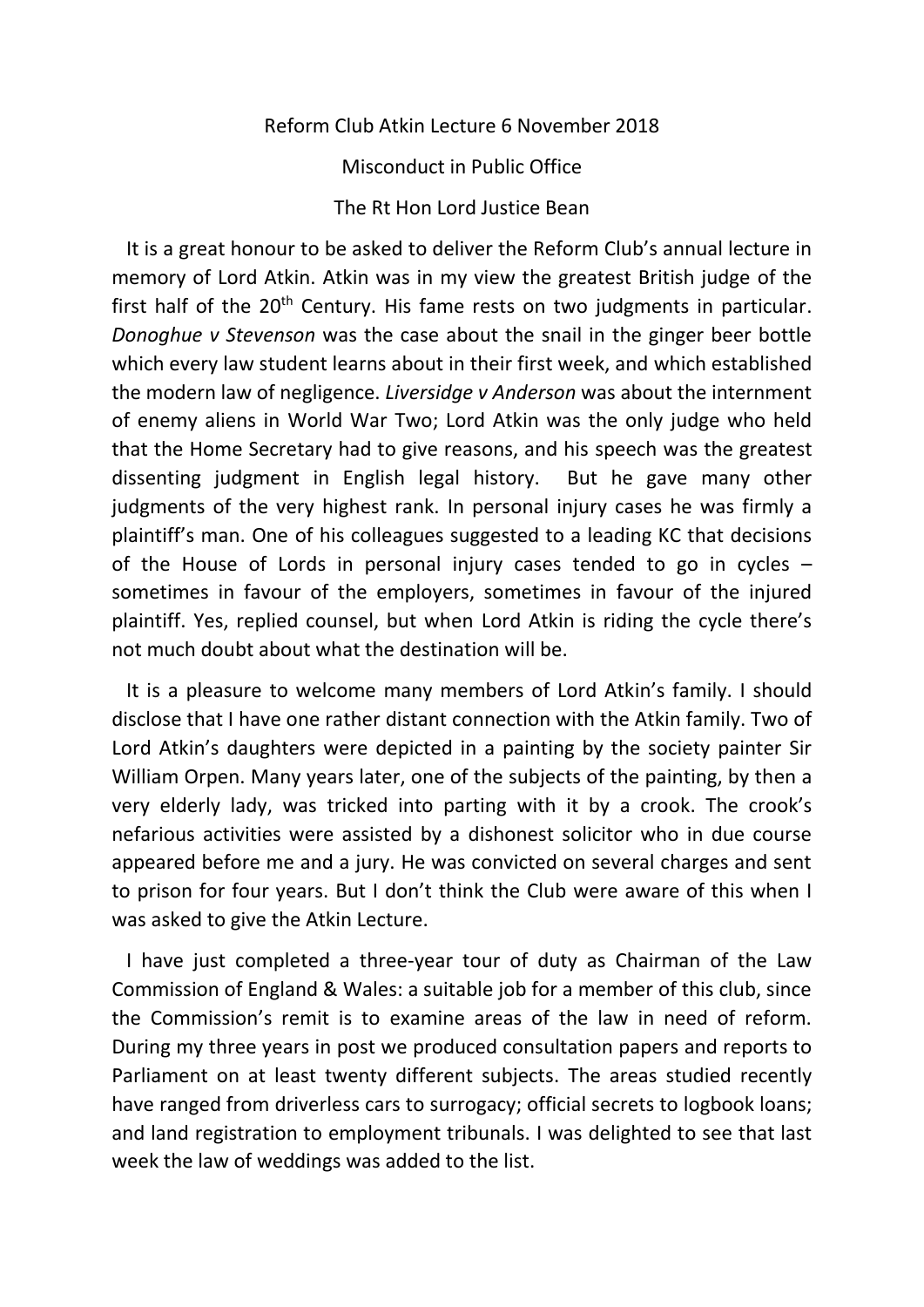The Commission consists of five members (at present one judge, one QC, one solicitor and two professors). And with one exception we never had difficulty in reaching a consensus in order for us all to be able to put our names to a report. The one exception was the subject of this talk, namely misconduct in public office. I am not speaking here about the sort of misconduct which can lead (whether in the public sector or the private sector) to the individual concerned being sacked; but rather with the criminal offence of misconduct in public office for which a defendant, if convicted, can receive a sentence of anything up to life imprisonment.

 Misconduct in public office is a common law offence. That means that it was created not by Parliament but by the judges. That was quite common in medieval times but nowadays in most areas of the criminal law an Act of Parliament has been passed which creates a statutory offence. In the case of *R v Jones* in 2006 Lord Bingham said that "there now exists no power in the courts to create new criminal offences". He continued:

 "……while old common law offences survive until abolished or superseded by statute, new ones are not created. Statute is now the sole source of new criminal offences. ……..…[It] has become an important democratic principle in this country that it is for those representing those in the country in Parliament, not the executive and not the judges, to decide what conduct should be treated as lying so far outside the bounds of what is acceptable in our society to attract criminal penalties. One would need very compelling reasons for departing from that principle."

 Misconduct in public office [MIPO for short] was created by the judges. It is an ancient offence in that it can be traced back to the  $13<sup>th</sup>$  Century, though the development of the offence in its present form began in 1783 in the judgment of Lord Chief Justice Mansfield in *R v Bembridge*. Until quite recently the number of prosecutions a year in this country was in single figures and the offence did not attract much attention.

 In 1976 the Royal Commission on Standards of Conduct in Public Life chaired by Lord Salmon issued its report. Chapter 10 of the Salmon Report considered the offence of misconduct in public office and whether it should be placed on a statutory footing. Its conclusions were as follows: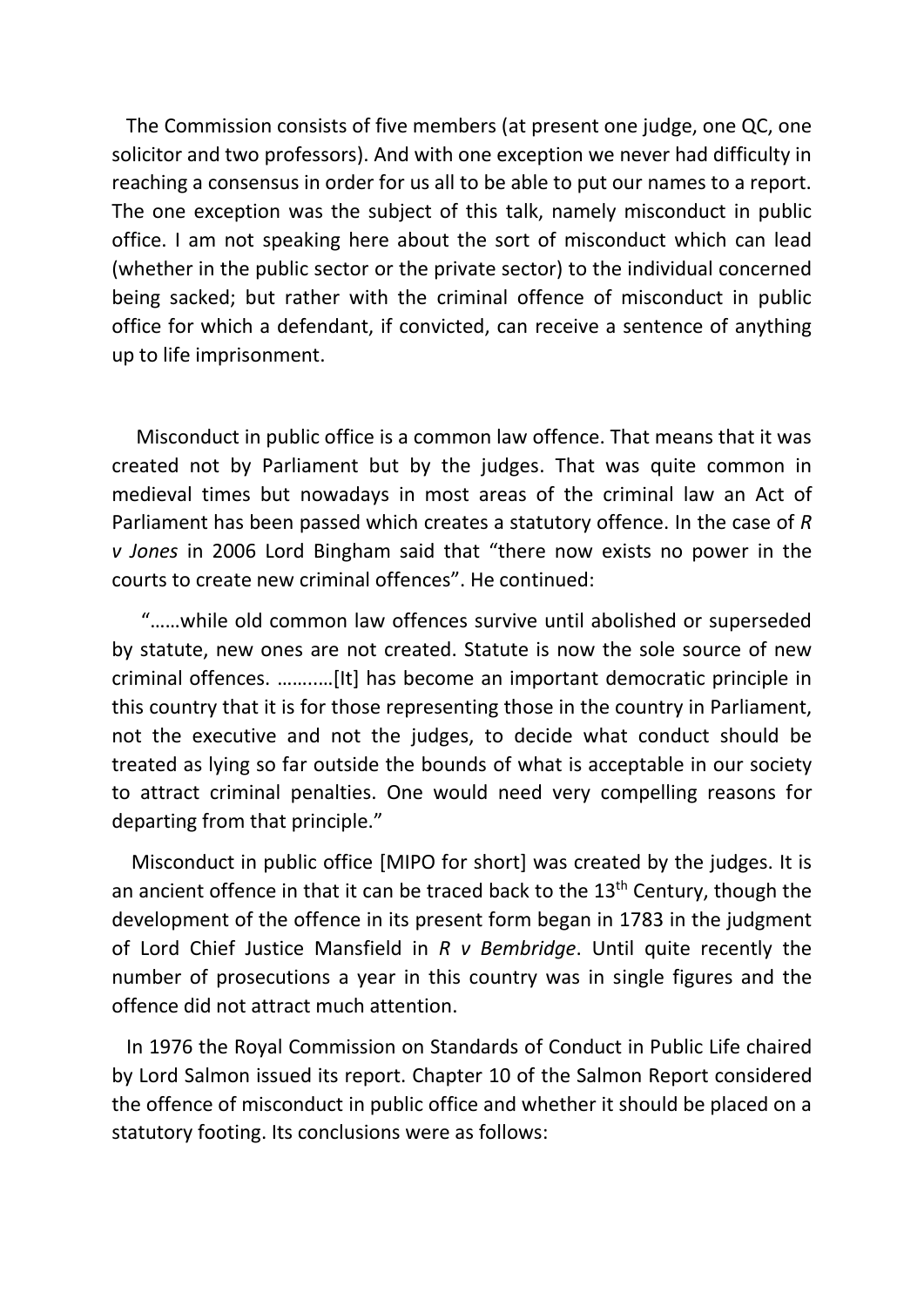- (1) There were some philosophical attractions in attempting to define an all-embracing test against which official conduct might be judged but it was impractical to do so as it might be too vague and broad.
- (2) Misconduct in public office is a breach of official trust and embraces a wide variety of acts done with dishonest, oppressive or corrupt motive.
- (3) "Public office" covers a wide field including judicial office.
- (4) It was better to focus on refining specific offences such as bribery.
- (5) The common law offence should not be discarded but should not be extended by statute either.
- (6) Retention of the common law offence was necessary because however carefully specific offences may be framed, there is likely to be a small residual area that they do not cover and which is currently embraced by the old common law offence.
- (7) No attempt should be made to codify the offence in a statute because the Royal Commission doubted whether the task could be satisfactorily performed.

 In the 1990s the Committee on Standards in Public Life was set up under the chairmanship of Lord Nolan. In 1997 their Third Report expressed the view (contrary to that of the Salmon Commission) that a new statutory offence of misuse of public office should be developed from the common law offence, framed so as to apply widely to all public sector office holders. In a consultation paper published alongside the Third Report they noted that there were few prosecutions for Misconduct in Public Office, which suggested to them that action was taken only when misconduct was particularly gross. They said:

> "The advantage of creating a statutory offence of misuse of public office would be that some indication would be given in the statute of the circumstances in which an offence might occur. The limits should not have to be drawn by the jury unguided."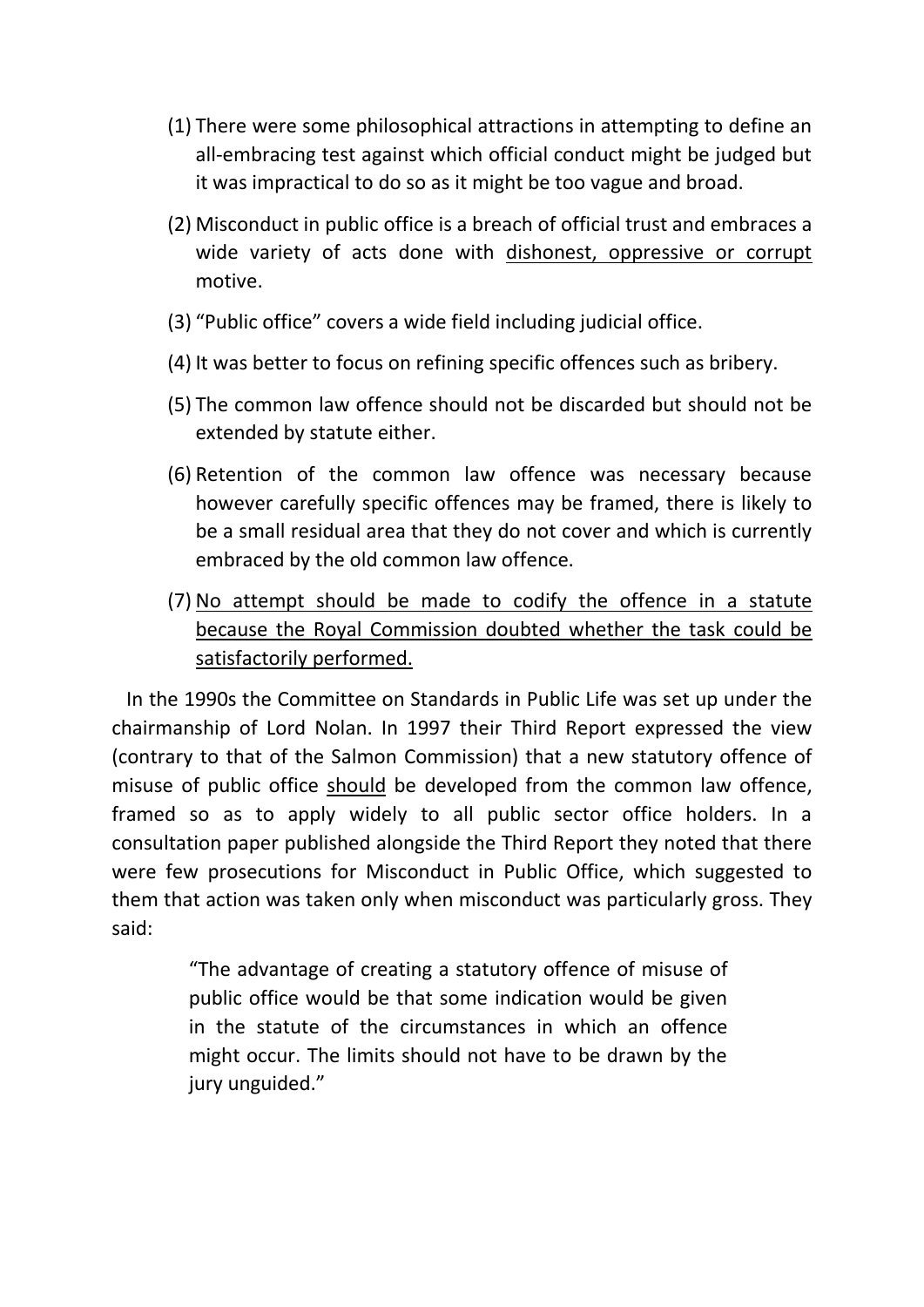In 1999 Jack Straw MP, then Home Secretary said, in giving evidence to a Parliamentary committee, that there had been "an almost universal welcome for the proposal [of the Nolan Committee] to formulate a modern corruption offence". Note his description of it as a corruption offence.

 I have already pointed out that the number of prosecutions per years for MIPO used to be in single figures. In the early years of the  $21<sup>st</sup>$  Century a sharply upward trend can be observed. This may be because the vagueness of the offence made it attractive to prosecutors as a count to be added to indictments. By 2010 the number had reached almost 150 in the year.

#### *Legal certainty*

 The principle of legal certainty is an important feature of criminal law. There is no offence of "being so naughty that a jury thinks you should be sent to prison". There is no offence of deplorable conduct. There is no offence simply of "dishonest behaviour"; of course there are many offences of dishonesty but they are much more specifically defined.

In the early 17<sup>th</sup> century Francis Bacon emphasised the essential link between justice and legal certainty; "…for if the trumpet give an uncertain sound, who shall prepare himself to the battle? So if the law give an uncertain sound, who shall prepare to obey it? It ought therefore to warn before it strikes. … Let there be no authority to shed blood, nor let sentence be pronounced in any court upon cases, except according to a known and certain law."

 Bacon was later imprisoned for corruption. So perhaps we ought to turn to the more respectable Lord Bingham. In *R v Rimmington* [2006] 1 AC 459 he said:- "There are two guiding principles: no-one should be punished under a law unless it is sufficiently clear and certain to enable him to know what conduct is forbidden before he does it; and no-one should be punished for any act which was not clearly and ascertainably punishable when the act was done. If the ambit of a common law offence is to be enlarged, it must be done step by step on a case by case basis and not with one large leap."

 He referred to the jurisprudence of the Strasbourg Court. An offence must be clearly defined in law, and a norm cannot be regarded as a law unless it is formulated with sufficient precision to enable a citizen to foresee, if need be with appropriate advice, the consequences which a given course of conduct may entail.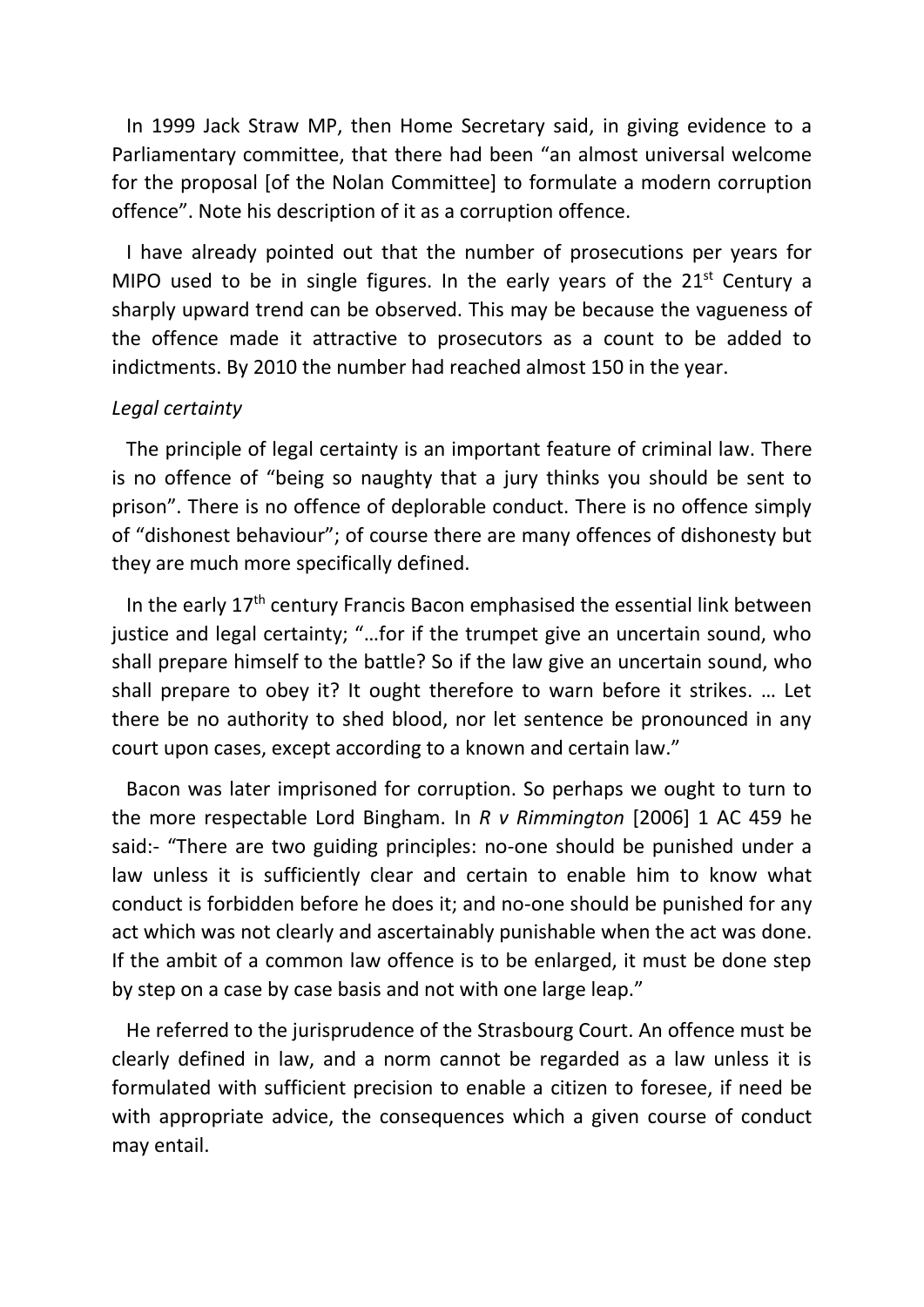In a case in 2004 with the catchy title of *Attorney General's Reference No. 3 of 2003* the Court of Appeal were asked the question "what are the ingredients of the common law offence of MIPO?" Their answer was that there were four elements; (1) a public officer acting as such, (2) wilfully neglects to perform his duty and/or wilfully misconducts himself, (3) to such a degree as to amount to an abuse of the public's trust in the office holder; (4) without reasonable excuse or justification.

 I said that there is and there should be no offence of "being so naughty that a jury thinks you should be sent to prison". But this formulation in the 2004 Attorney-General's reference seems to me to come very close to it.

In a case in the Court of Final Appeal in Hong Kong in 2002 it was said:-

"… There must be a serious departure from proper standards before the offence is committed; and a departure not merely negligent but amounting to an affront to the standing of the public office held. The threshold is a high one requiring conduct so far below acceptable standards to amount to an abuse of the public's trust in the office-holder. A mistake, even a serious one, will not suffice. The motive with which a public officer acts may be relevant to the decision whether the public's trust is abused by the conduct. … The element of culpability must be to such a degree that the misconduct impugned is calculated to injure the public interest so as to call for condemnation and punishment."

 This is a little less vague than the wording used in the Attorney General's reference in this country. It does at least emphasise that a mistake, even a serious one, will not suffice.

 In the earlier case of *Dytham* in 1979 a police officer was charged with the offence in circumstances in which he had witnessed a very serious attack on an individual who died, but had failed to intervene; this was not an allegation of careless non-feasance, but of deliberate failure and wilful neglect. The judge ruled that the offence was one known to the law and the officer was convicted.

On appeal, the court said: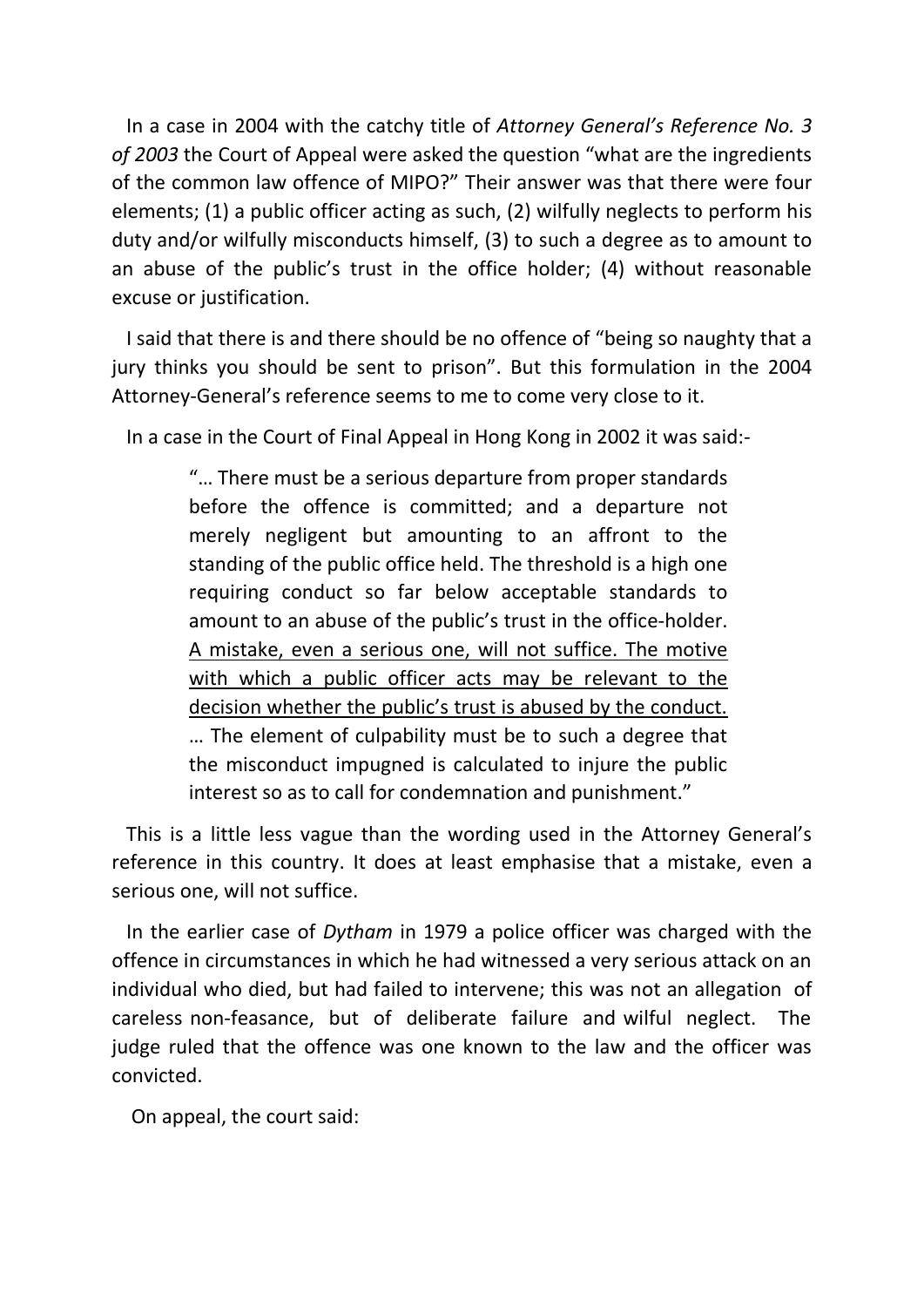"This [offence] involves an element of culpability which is not restricted to corruption or dishonesty but which must be of such a degree that the misconduct is calculated to injure the public interest so as to call for condemnation and punishment. Whether such a situation is revealed by the evidence is a matter that a jury has to decide. It puts no heavier burden upon them than when in more familiar contexts they are called upon to decide whether driving is dangerous or a publication is obscene or a place of public resort is a disorderly house."

 I cannot say much about prosecutions under laws about obscene publications or disorderly houses because both types of case have so gone out of fashion that I have spent 28 years as a barrister and 14 years as a judge without encountering either of them. But I dislike the analogy with dangerous driving cases, at least if one is considering whether the offence is satisfactorily formulated. It may not be a difficult question for a juror to say whether he or she thinks that a defendant has behaved so badly that he has abused the public's trust, but such a question to my mind fails the test of legal certainty by a country mile. On the other hand, motorists know that they must do their best to drive carefully. If they drive carelessly they are liable to be fined or have their licence endorsed or be disqualified from driving for a period. If they drive appallingly, they are liable, particularly if they cause anyone's death, to be sent to prison. It is true that it is for a jury to say whether the driving falls far below the standard required of a competent driver but that does not, in my view, create a problem about legal certainty.

 In 2003 a draft Corruption Bill was placed before Parliament but it did not result in legislation. In 2010 Parliament passed a new Bribery Act but no attempt was made to replace MIPO by a statutory offence.

#### *The Law Commission's project*

 The Law Commission was at that time collecting suggestions from members of the public for its  $11<sup>th</sup>$  Programme of Law Reform. A legal academic, Dr Jonathan Rogers, suggested MIPO and the project was included in the  $11^{\text{th}}$ Programme approved by the Lord Chancellor and laid before Parliament in 2011. The terms of reference asked the Commission to decide whether the existing offence of MIPO should be abolished, retained, re-stated or amended.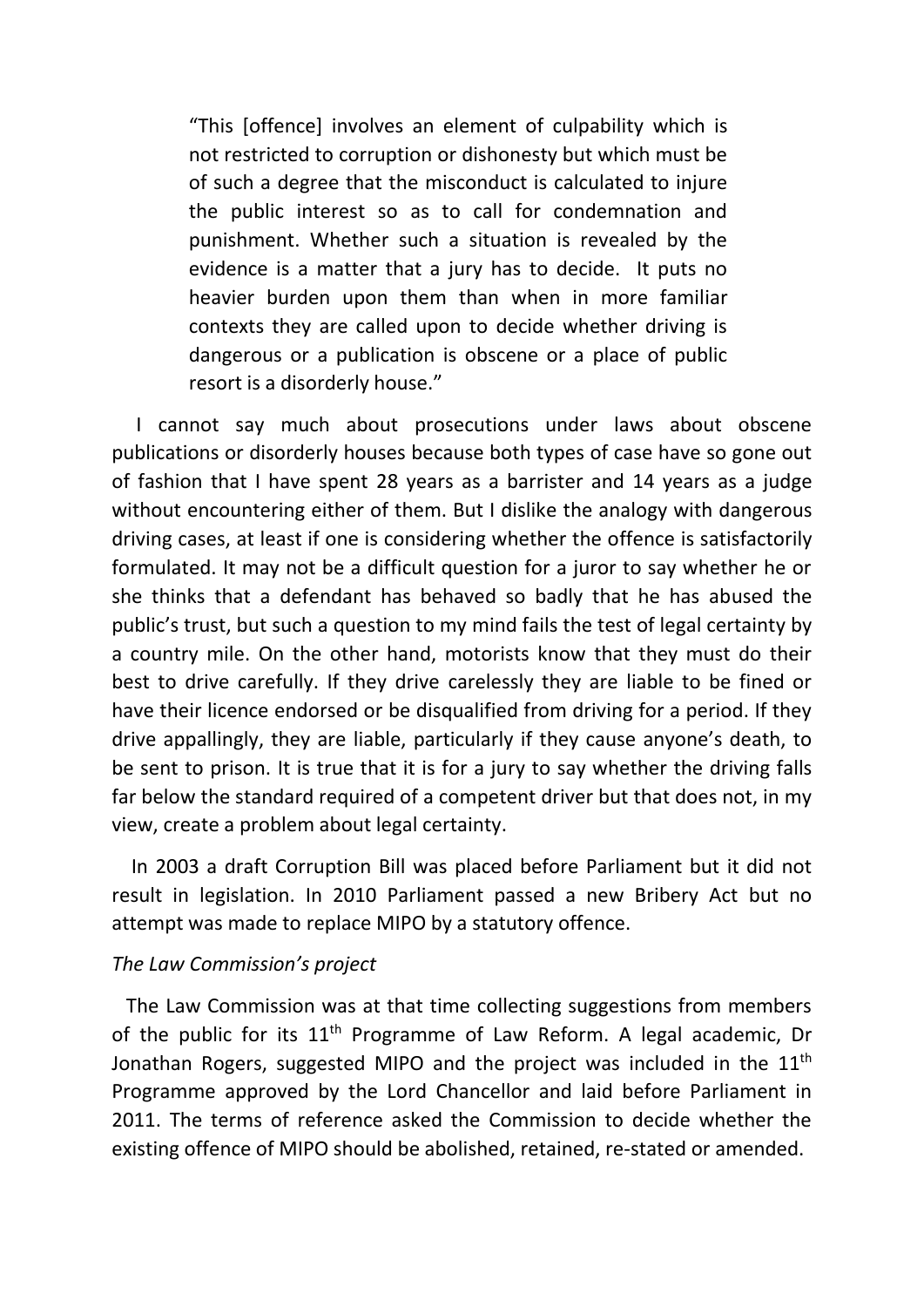Because of the demands of higher priority subjects in the  $11<sup>th</sup>$  Programme MIPO was shelved for more than three years. Work began again in January 2015, six months before I joined the Commission. In March of that year the Court of Appeal had to consider appeals in two MIPO cases, *Chapman* and *Sabey*. Chapman was a prison officer who supplied information about Jon Venables to a newspaper. Sabey was a journalist who obtained information from Brunt, a lance-corporal in the Household Cavalry, about Prince Harry, who was then an officer in the regiment. The court held that a judge had to make clear in directing a jury about the elements of the offence of MIPO that more than a simple breach of duty or breach of trust is required. The jury had to be told of the need to find that the misconduct injured the public interest so as to call for condemnation and punishment with the threshold of misconduct being a high one. But there was no challenge by counsel to the vague formulation in the Attorney General's reference case. And that formulation has never been tested in the House of Lords or the UK Supreme Court. Whether it would withstand such scrutiny remains to be seen.

# *Overlap with statutory offences*

 There is no need for a common law offence where Parliament has enacted a statutory offence covering the same behaviour: indeed it may be considered unconstitutional for prosecutors to ignore a statutory offence in those circumstances. For example, some of the cases in which MIPO has been charged have been brought against police officers who have knowingly exercised their powers in an improper way. By section 26 of the Criminal Justice and Courts Act 2015 Parliament created an offence of the corrupt or other improper exercise of the power or privilege of a constable for the purpose of achieving a benefit for himself or herself or benefit or a detriment to someone else. The maximum sentence is 14 years. It is true that by subsection (11) Parliament provided that nothing in the new legislation was to affect what constitutes the offence of MIPO at common law. But it is rather alarming to learn that almost no prosecutions have been brought under this new statute and that prosecutors are preferring to proceed with the old offence of MIPO.

Lord Bingham said, again in the *Rimmington* case:-

"Where Parliament has defined the ingredients of an offence, perhaps stipulating what shall and shall not be a defence, and has prescribed a mode of trial and a maximum penalty, it must ordinarily be proper that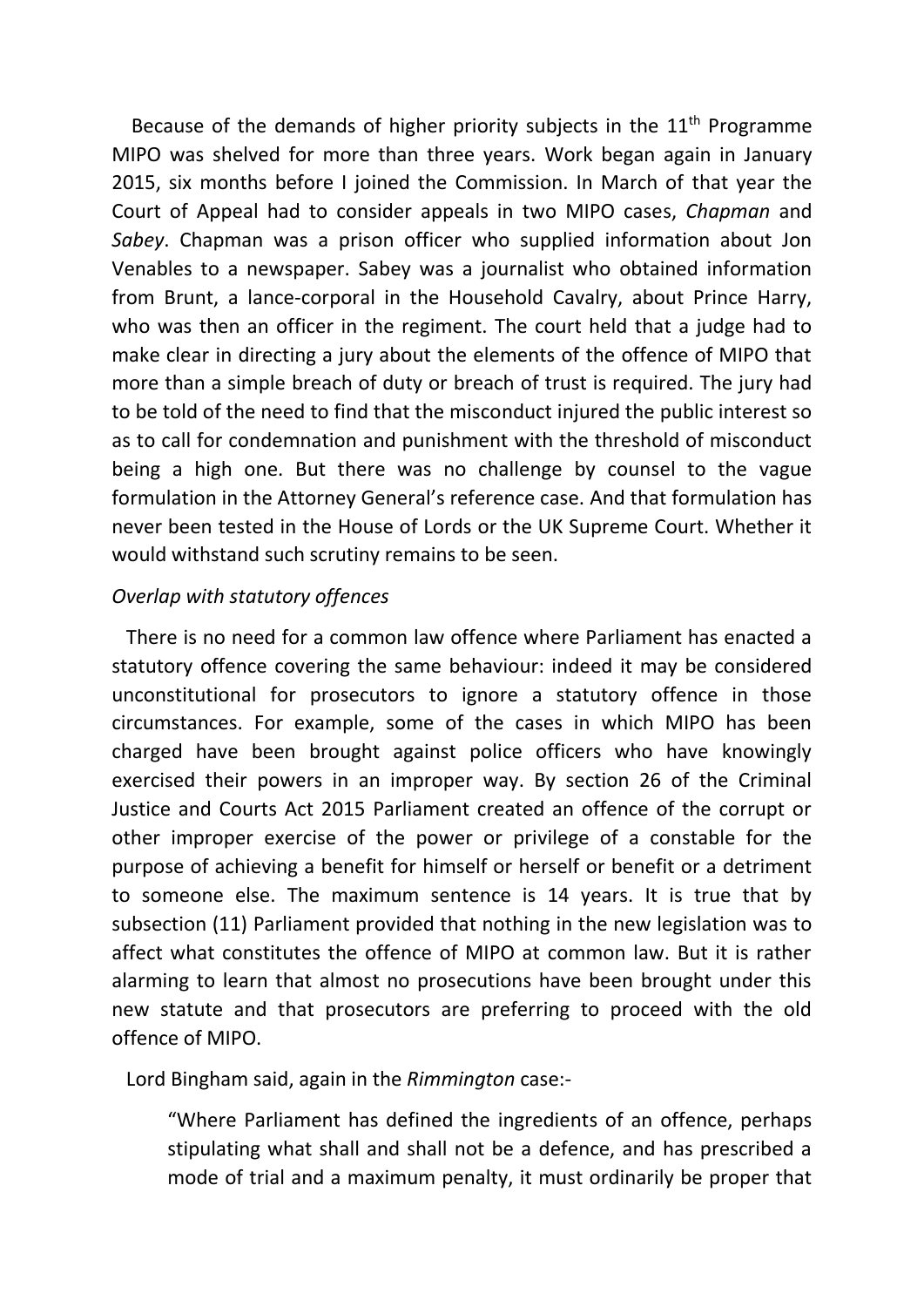conduct falling within that definition should be prosecuted for the statutory offence and not for a common law offence which may or may not provide the same defences and for which the potential penalty is unlimited. … It cannot in the ordinary way be a reason for resorting to the common law offence that the prosecutor is freed from mandatory time limits or restrictions on penalty. It must rather be assumed that Parliament imposed the restrictions which it did having considered and weighed up what the protection of the public reasonably demanded. I would not go to the length of holding that conduct may never be lawfully prosecuted as a generally-expressed common law crime where it falls within the terms of a specific statutory provision, but good practice and respect for the primacy of statute do in my judgment require that conduct falling within the terms of a specific statutory provision should be prosecuted under that provision unless there is good reason for doing otherwise."

 I suggest, therefore, that allegedly corrupt police officers should be prosecuted under section 26 of the 2015 Act, not for the common law offence of MIPO.

 There are many other examples of misbehaviour by public office holders which are satisfactorily covered by specific statutory offences. The exploitation of a position to facilitate financial gain may constitute an offence under section 4 of the Fraud Act 2006. This applies where a defendant occupies a position in which he is expected to safeguard (or at least not to act against) the financial interests of someone else or other people; dishonestly abuses that position; and intends by means of that abuse to make a financial gain for himself or an associate or to cause financial loss to someone else; and conduct can be by omission as well as by positive acts.

 Early in my time at the Commission I asked the staff working on the project to analyse the types of case in which prosecutions had been brought for MIPO because no other offence was available. The conclusion was that there were only a small number of such cases: that is only a fraction of the prosecutions actually brought for MIPO. At the time they identified five non-exhaustive categories:-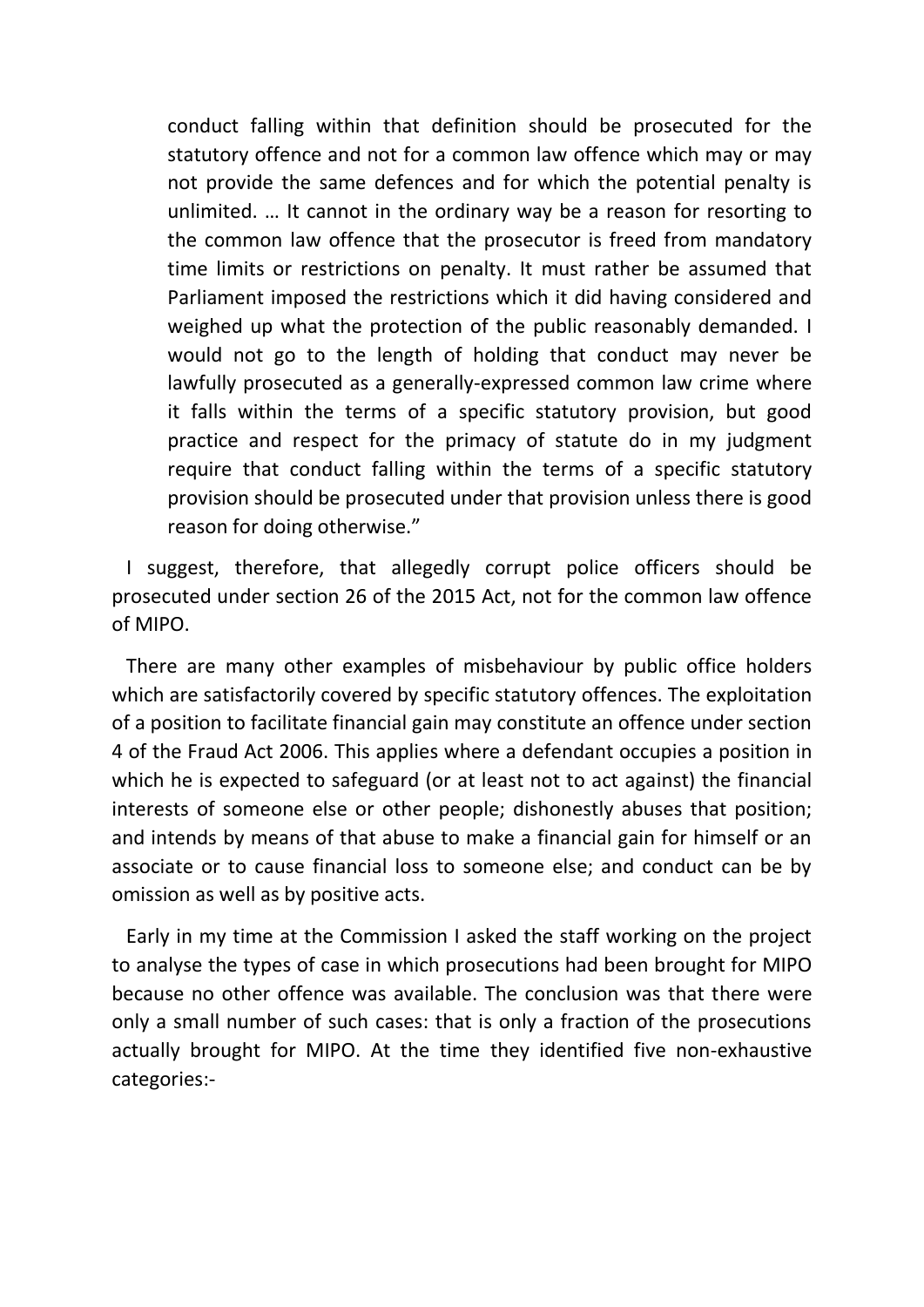- (1) Deliberate use of the office holder's position to facilitate a personal relationship which may create a conflict with the proper performance of the functions of the office. (Essentially this is a form of corrupt behaviour).
- (2) Exploitation of the office-holder's position to facilitate a sexual relationship.
- (3) Acting in a prejudicial or biased manner or under a conflict of interest.
- (4) Neglect of duty resulting in serious consequences or creating a risk of serious consequences.
- (5) Failing properly to protect information held in an official capacity.

 Our mandate, as I have noted, was to consider whether the common law offence of MIPO should be abolished, retained, re-stated or amended. Some people suggested that it was essential that the full scope of the common law offence – that is to say every kind of MIPO case in which a successful prosecution has been brought – should be reproduced in a statutory offence. My view was that this would be to introduce a cure far worse than the disease. That view became even more firmly held when in a recent case, well after the publication of our consultation paper, a sixth category appeared. A former senior police officer was charged with misconduct in public office, the particulars of the alleged misconduct being that he had told lies at a press conference and thereby abused the public's trust. Just before a High Court judge was to rule on whether the charge could proceed to a trial it was dropped; so no ruling was given. All I can properly say is that any proposal for a statutory offence, punishable by life imprisonment, of telling lies at a press conference would be most unlikely to get through either House of Parliament.

 To return to the five categories of MIPO prosecutions which had previously existed: we had not much difficulty in concluding that failing properly to protect official information should not fall within the scope of any new statutory offence of MIPO. I would also shudder to think of the creation of a statutory offence of being prejudiced or biased. So this left us with three headings under which prosecutions had been brought for MIPO at common law: (1) neglect of duty resulting in serious consequences or the risk of serious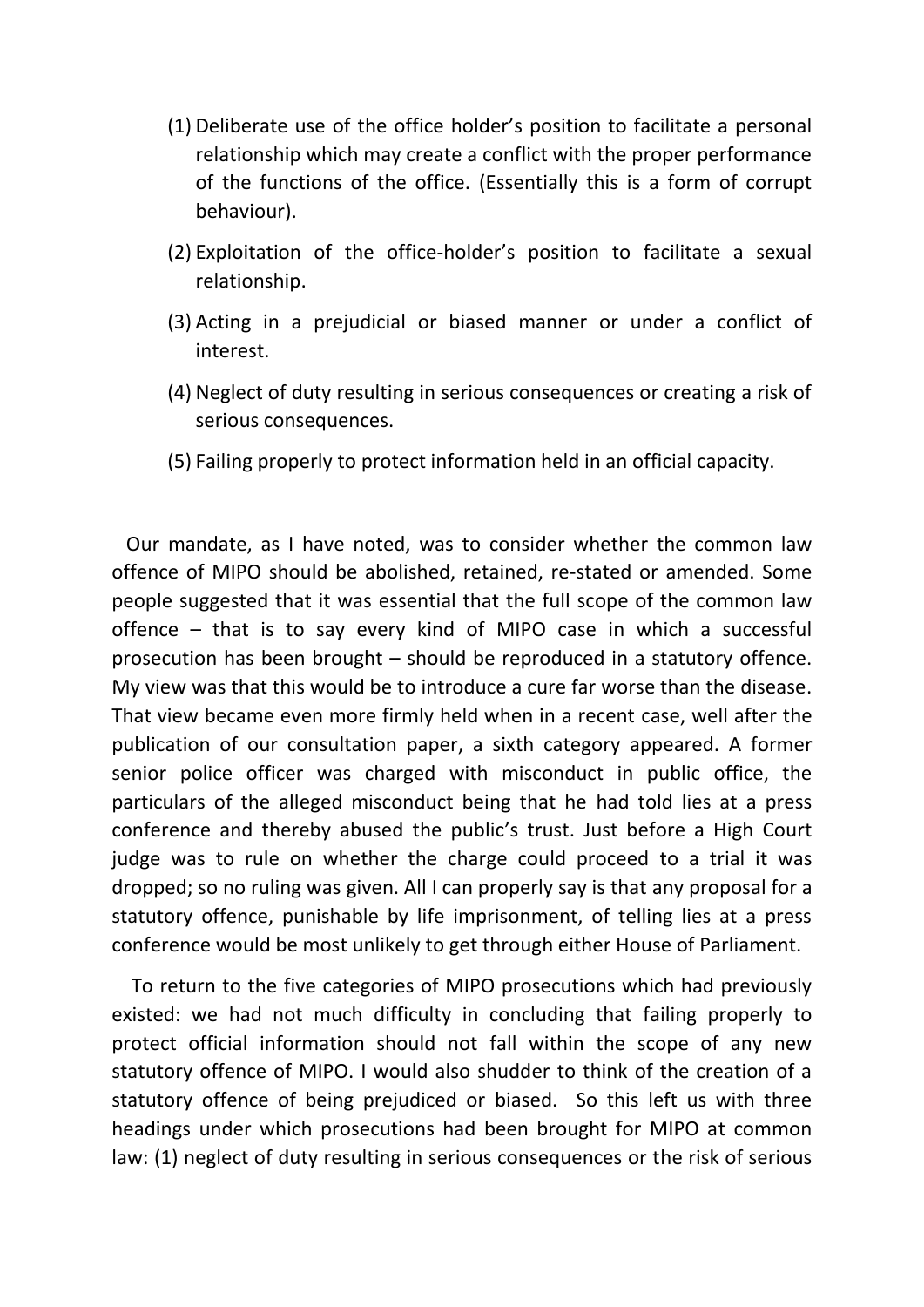consequences (2) exploitation of the office holder's position for corrupt purposes (3) exploitation of the office holder's position to facilitate a sexual relationship.

 The consultation paper which the Commission published in September 2016 set out a number of law reform options. Option 1 was called the breach of duty model. Option 2 was called the corruption model.

 It cannot be said that our consultation paper attracted much interest. The number of responses was very small. Only one Member of Parliament (and no member of the House of Lords) submitted a written response. We did have replies from a number of legal and police professional groups, various legal academics, three pressure groups, and some twenty members of the public. There was no response at that stage from the trade unions or professional bodies representing public sector workers, though they were approached and asked to express views earlier this year.

 Since I am no longer on the Commission I shall not be a signatory to its final report. But since I was involved for the whole of my three years there with this topic I should tell you the view that I formed.

 I will leave out the rather thorny question of defining what is a "public office". There are some striking anomalies in the present law. For example: clergymen in the Church of England are holders of public office, but ministers of other religions are not; so Peter Ball, an Anglican bishop who had committed sexual offences, could be charged with (and sent to prison for) misconduct in public office, but a Catholic priest, a rabbi or an imam who had behaved identically could not have been. There is no time to discuss that part of the subject. Instead I will go straight on to the possible types of misconduct, starting with the breach of duty category.

### *Breach of duty*

 Most serious criminal offences involve deliberate wrongdoing, but there are some exceptions where people can be sent to prison for gross negligence, or even simple carelessness. For drivers there has long been an offence of causing death by reckless or dangerous driving, to which are now added causing serious injury by dangerous driving and causing death by careless driving. Employers in both the public and private sectors have statutory duties under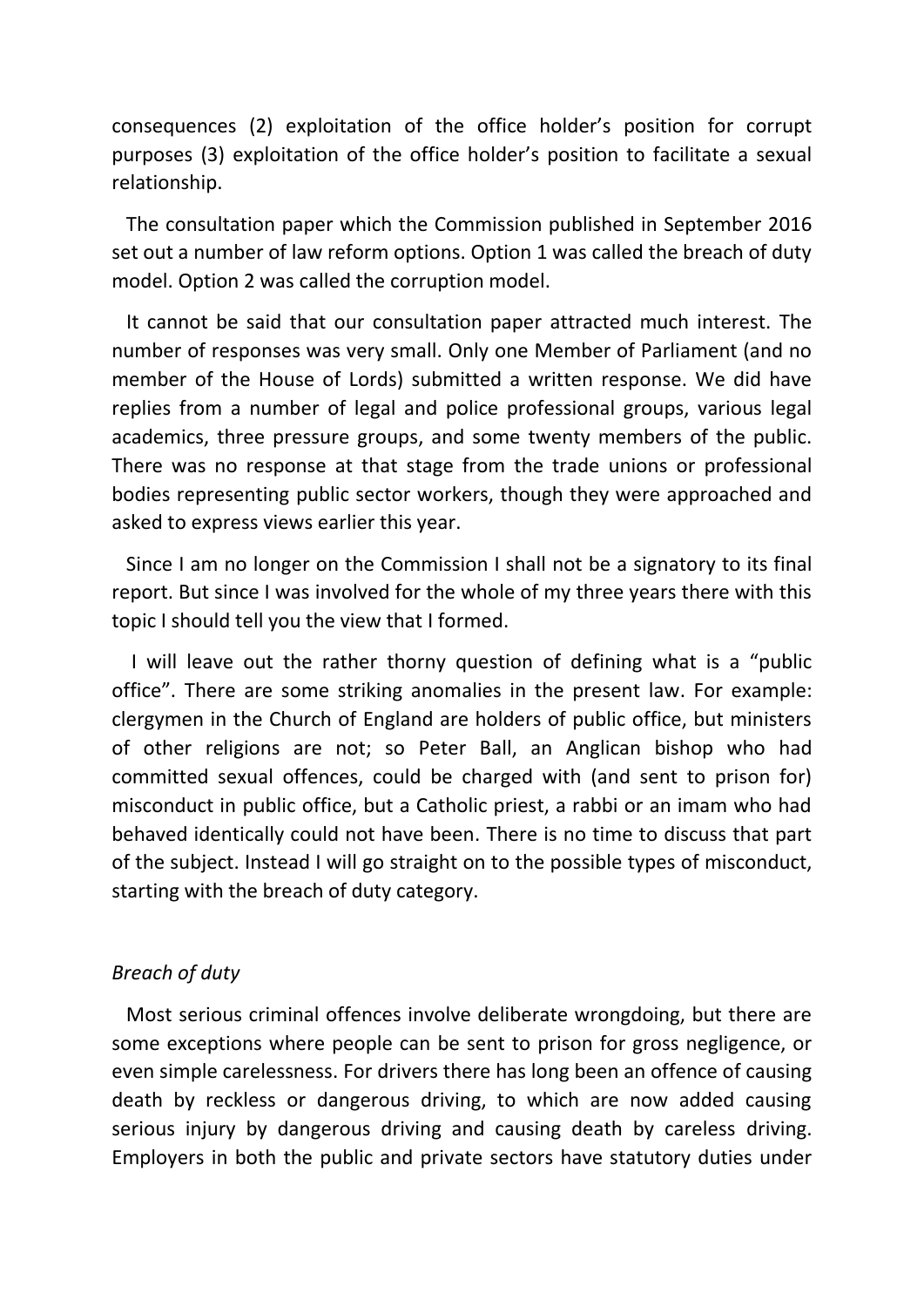health and safety legislation, the most serious of which carry up to two years' imprisonment.

 There is also the offence of gross negligence manslaughter, which can be committed by (for example) a doctor whose treatment of the patient falls so far below proper professional standards as to be regarded as a criminal offence, and the patient dies as a result. Liability to be charged with the offence does not depend on whether the doctor is working in the NHS and in the private sector. Some say there should also be an offence of causing grievous bodily harm by gross negligence, although that is potentially controversial.

 One issue we considered was whether a statutory offence of MIPO should apply to any breach of duty by a holder of public office amounting to wilful neglect which exposes members of the public not just to actual serious injury, but to the *risk* of serious harm, whether physical or psychiatric. In our consultation paper in 2016 we suggested that such an offence should be created, but that the duty would be limited to public office holders with powers of physical coercion (such as police or prison officers) or a special duty of protection of vulnerable individuals from harm. We were subsequently advised by parliamentary counsel that these groups, in particular the second group, could not satisfactorily be defined. We then had to face the question of whether this potential new statutory offence should apply to public office holders more generally.

 But that has very wide implications. Suppose a teacher in a local authority maintained school, who is supposed to be supervising the school playground, wanders off to have a cigarette. While she is gone one little boy punches another and knocks him to the ground. Fortunately no great harm is done, but it might have been much worse. You might regard the teacher's behaviour as misconduct in the employment law sense, perhaps even gross misconduct; but should it really be a criminal offence for which the teacher could go to prison? And if public office holders are going to be liable to prosecution and imprisonment in such circumstances, then why not people working in the private sector, possibly at much higher rates of pay?

 I am not, incidentally, much impressed with the argument that one can rely on the discretion of prosecutors not to bring cases of this kind. If Parliament passes a new statute saying that neglect of duty by a public sector employee exposing anyone to the risk of serious physical or psychological harm shall be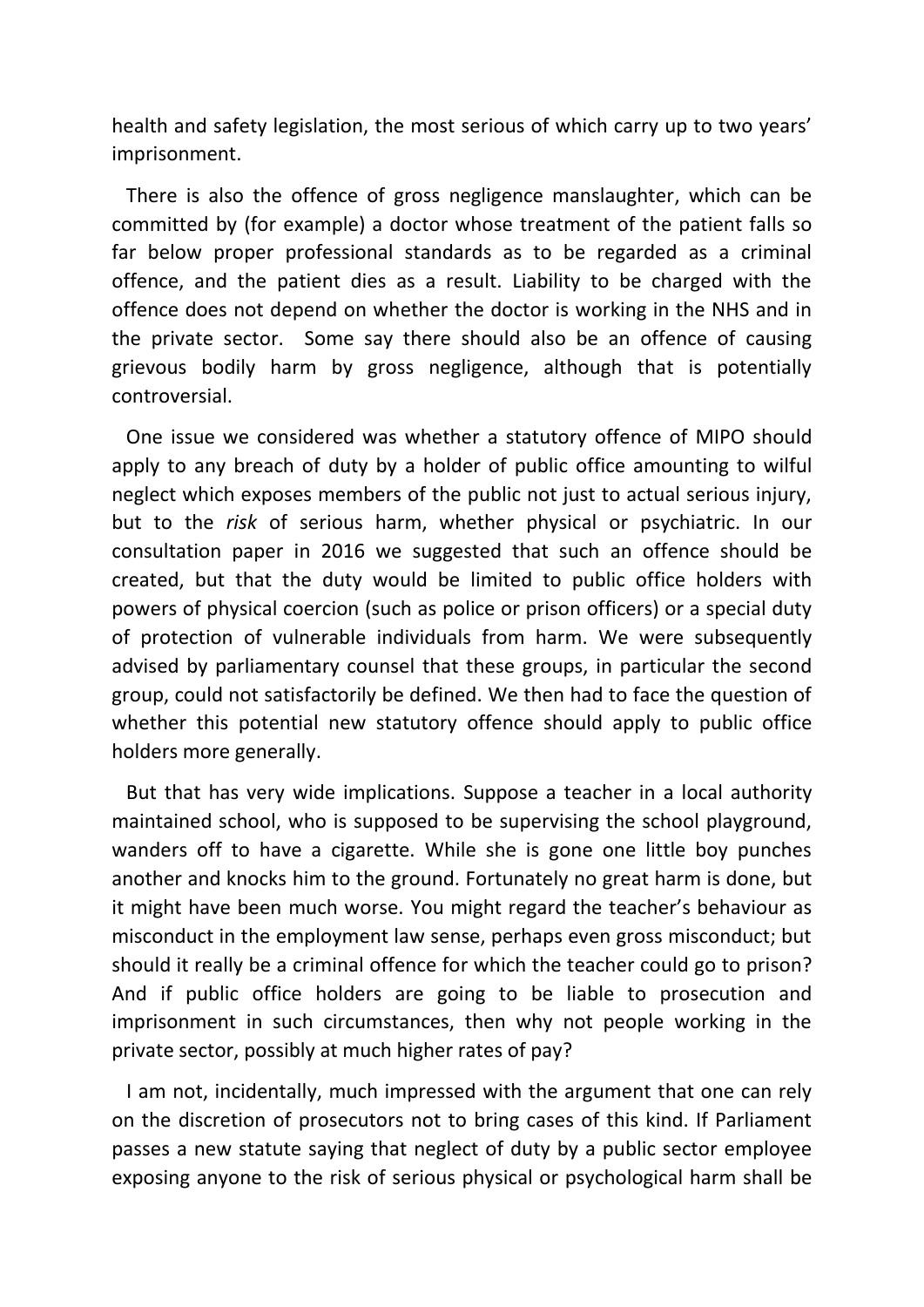an offence punishable with imprisonment (as MIPO currently stands, life imprisonment) then we must expect it to be vigorously enforced.

# *Corruption*

 We proposed that a defendant should commit the offence of MIPO if he abuses his position, power or authority as a holder of public office by exercising it for the purpose of achieving a benefit for himself or for someone else, or a detriment for someone else, and this was seriously improper.

 Where one is talking about improper *financial* benefit for the defendant or his nearest and dearest, this is not controversial. The difficulty is when the benefit is sexual. The requirement of legal certainty is surely most essential of all in cases involving sexual conduct. An offence of "abusing one's position to achieve a sexual benefit" does not satisfy such a test. Consider the following hypotheticals involving a detective constable (D) and an adult member of the public and householder (C):-

1. D, off duty and in plain clothes, meets C in a nightclub. In the course of the evening she asks him what he does for a living and he tells her that he is a policeman. They end the evening in bed together. No one could seriously suggest that this should be an offence.

2. The same as (1) except that they met earlier that week when he was patrolling on the beat in uniform.

3. Same again, except that they met earlier this year when C reported a burglary (for which no arrests have been made) and D took down the details at the police station.

4. Same again, except that the burglar has been arrested and charged but the case has yet to be heard.

5. Same again, but the burglar was convicted last week.

 A similar set of hypotheticals could be devised for other office holders such as MPs, housing officers, court staff and so on. Any offence so broadly drafted that D and C in these examples would have to take legal advice before having sex would be nonsensical.